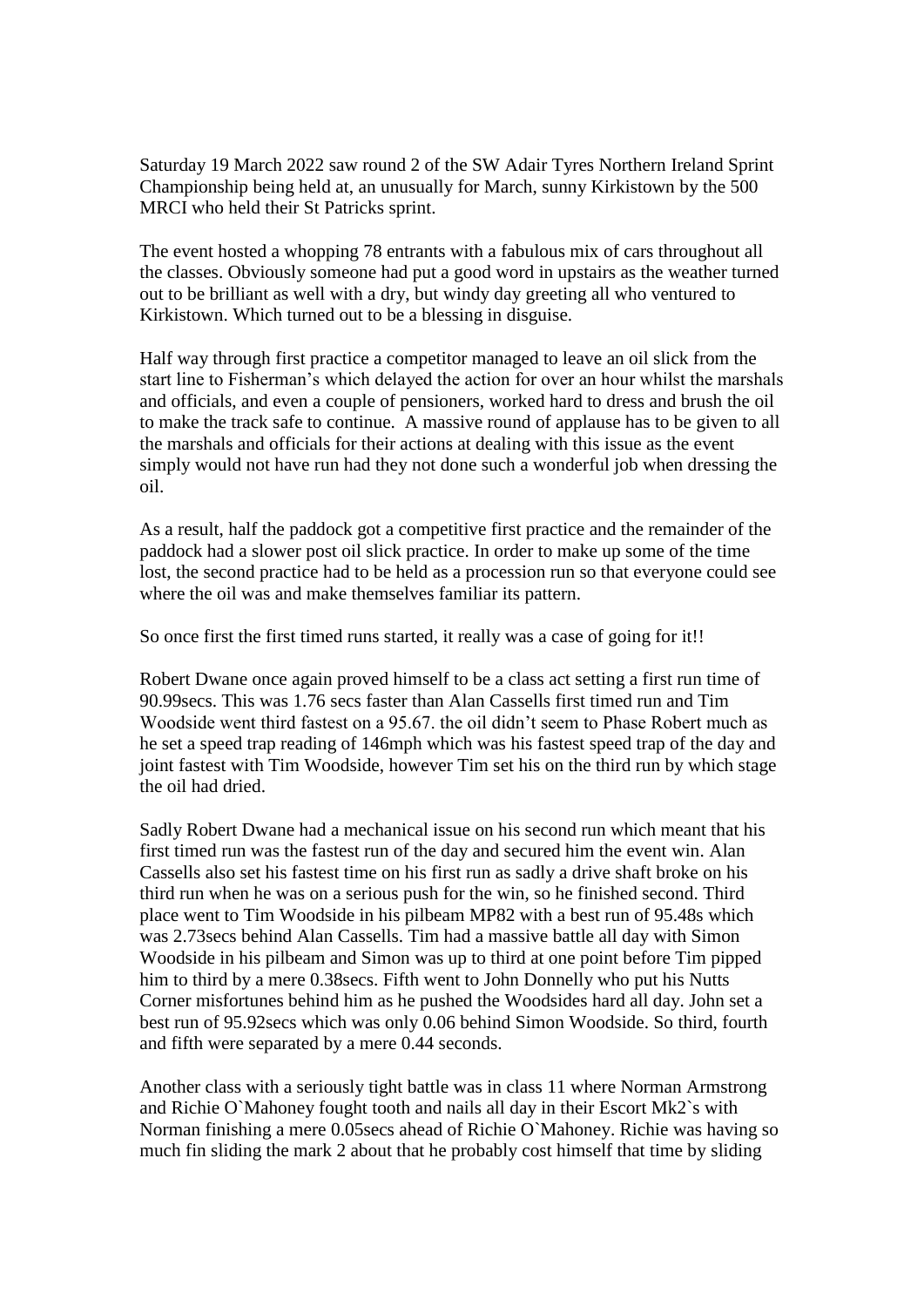about. However any time I saw either Richie or Norman both fellas were smiling and clearly having a ball.

At long last we got 3 RSR`S out together in class 8 and the 3 guys had a ball. Jim Hutchinson took the win from Rory Stephens and Richie O`Mahoney Senior there.

There were a few more new names and faces around the paddock again on Saturday. It was great to see Ruth Nugent make the long run up to compete in here BMW Mini, Aidan Savage washed off his Skoda (well the windscreen anyway) and had a great days craic in class 2 where he managed to pip Ian Thompsons Porsche. Hel be telling all the grandkids for the next few weeks that he beat a Porsche! We also had Albert McClenahan out for some fun in his Sierra. This is a massive car for throwing around and Albert had absolutely no fear of throwing it around. It was great to watch.

The 2 grady brothers Paul and Tony made a very welcome return in their Subaru in class 3 and as usual picked up where they left off. The amount of banter and abuse these boys give each other, and the rest of the paddock is unreal and these 2 larger than life characters were sadly missed last year, but the banterometer is now well and truly back with these 2 fellas out again.

Another lovely entrant to the paddock On Saturday was the Lotus Cortina of Robert Coulter. Robert painstakingly started to build this car several years ago and has been steadily building it on and off since. Mid way through the build he set it aside to build an Anglia for daughter Olivia who we all know well, but during lockdown he completed his lotus and gave it a superb debut outing with a class win. I suspect this will be the first of many. Robert did look a bit lost in his Lotus cortina as it's twice the size of the Anglia were all used to seeing him in. The big question is whether or not he will allow Olivia to dual drive it with him??

In terms of the categories now Stephen Colbert took the modified category win from his father Ken in the family Talbot Sunbeam. Dermot O`Hagan took third in the modified category. Stephen only did 1 timed run as he had to dash off quickly to support his son who was doing his first ever Kart Race at Nutts Corner!! I did hear that the youngest Colbert had made the final, but didn't hear how he got on. It sounds like we have another Colbert star in our midst. With Daniel Campbell and Oliver Cormican having mechanical issues this event could shape the outcome of the modified title from now on in

In the specialist category David Hawthorne took maximum points after a frantic last run which deprived Jim Hutchinson of the lead he had. Third went to Steven Hawthorne who also fought hard all day with round 1 winner Scott McMullan. Interestingly it shows how hard these guys were all pushing as Jim, Scott and at least 1 of the chuckle brothers all attempted a bit of gardening at some point in the day. I did see Jims little excursion and it was impressive. Torville scored him a 9.5 and Dean rated him a 9.3 so a little room for improvement there Jim!  $\Gamma$ ll not repeat what The grass maintenance attendant said lol

The road going category reverted to a bit of a retro look today when Andrew Robb topped the time sheets for the first time in a while. Even with a bit of time off Andrew showed that he hadn't lost any of his flair as he pushed hard all day. Conor Hamill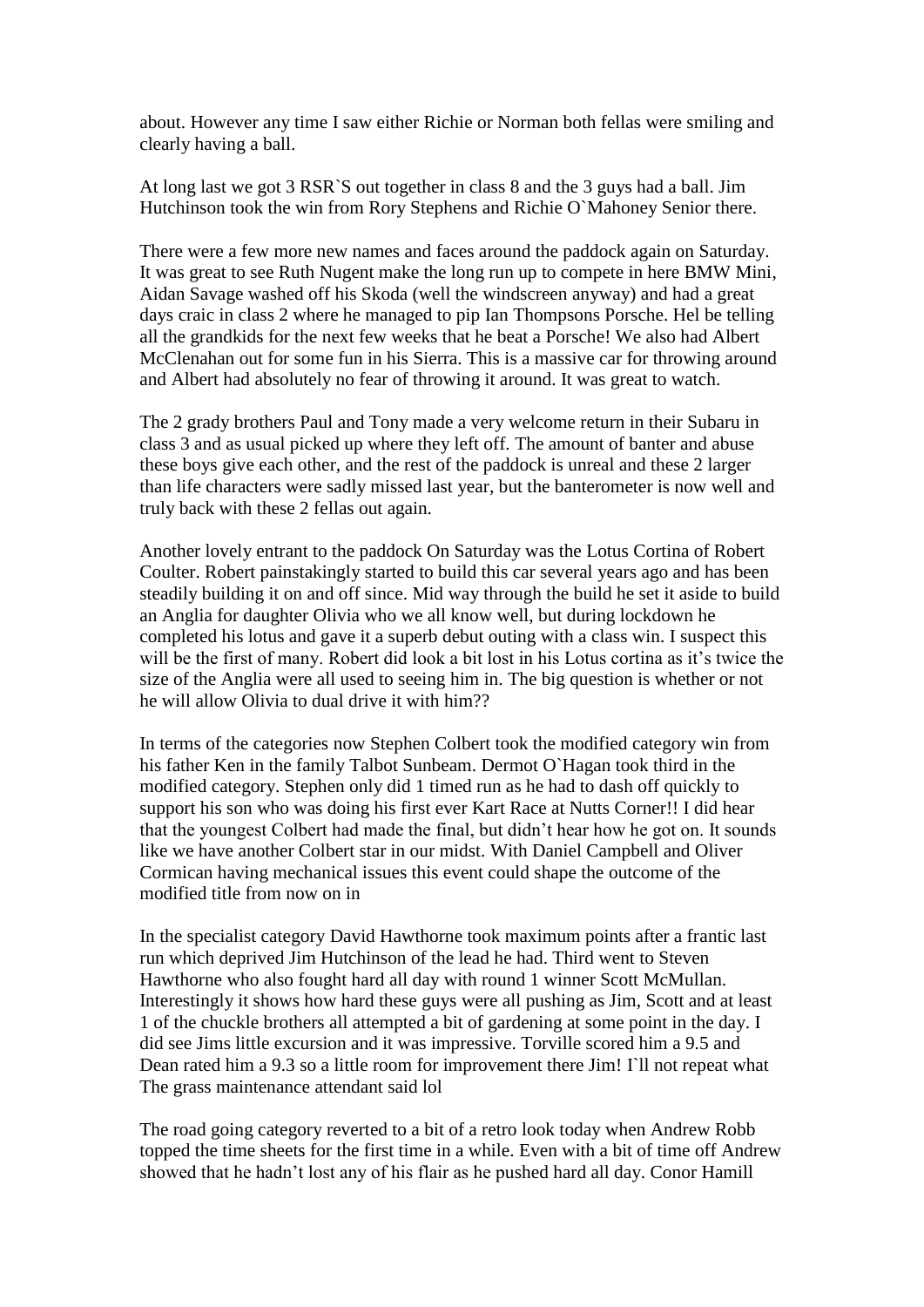was also pushing very hard and finished a mere 1.63 secs behind Andrew. As an indication of the pace these 2 lads were on Andrew Finished 19<sup>th</sup> overall and Conor 20<sup>th</sup> overall!!! Third in road going went to the hard charging Crawford Ewing who has taken to the new Meganne like a duck to Water. Its great to see our road going category so closely fought this year.

In the Heaslip Ladies Challenge Catherine Donnelly took her maiden Category win as she pedalled her little delta to  $15<sup>th</sup>$  overall. With the ladies times being calculated using a factor, determined by the ladies performance it was great to see that when factored times were calculated there was only 0.54 secs between Catherine in front and second placed Sheryl McBride, and a further 0.36secs between Sheryl and third placed Amy Hawthorne who pipped Emma Campbell to fourth by a mere 0.65 secs corrected. Ruth Nugent finished  $5<sup>th</sup>$  ahead of Cathy McDade but both these ladies have only ever done 2 sprints in their respective cars so their factors are still to be fully calculated. In total the top 3 ladies were separated by a total of 1.55 secs on corrected time!!! Now that's close.

Catherine's win now means that every registered Heaslip ladies Challenge competitor has now won at least 1 event which is great to see. It also shows that no matter whether you're in the fastest car in the paddock or the slowest car, the factored times brings everyone together against each other which leads for a level and close battle. So close in fact that 3 of the ladies are now tied on the same number of points in the overall ladies challenge, and when you consider that Catherine did 1 round less it's even tighter. Dropped scores are going to make a massive difference here at year end and rest assured whichever lady wins this really really deserves it as they will have driven their socks off all year to win it!!

For some the most important category is the fastest mini in the west. Once again this went to Karl Johnstone who, is driving the wheels off his little mini. Gerry McGarrity finished second and Gary Milligan was not out to play so sadly there was no one for Gerry to wind up on Saturday. Whilst mentioning Gerry, it was great to see him back out again after he missed the last round. Keep well Gerry and see you in a fortnight!!

Well, as  $\Gamma$  ve mentioned above the next round is scheduled to take place at Nutts Corner on 02 April, hosted by North Ulster Car Club. Entries filled very quickly and it's a capacity entry plus reserves so is shaping up to be a good day. North ulster are also planning on using their "longer loop" circuit which includes a very technical infield section so this will sort the men from the boys and the ladies for the girls.

See you all on 02 April.

Now for the class battles:

## **Class 1 – Road Cars up to 1700cc**

Class 1 continued to be a close battle again today and again Mark Brogan was in the middle of the battle. Today however Alan Wallace took the class win a mere 1.54 secs ahead of the hard charging Mark Brogan. Kathy McDade took third in her civic which she is struggling to come to terms with, although she is improving steadily. Speaking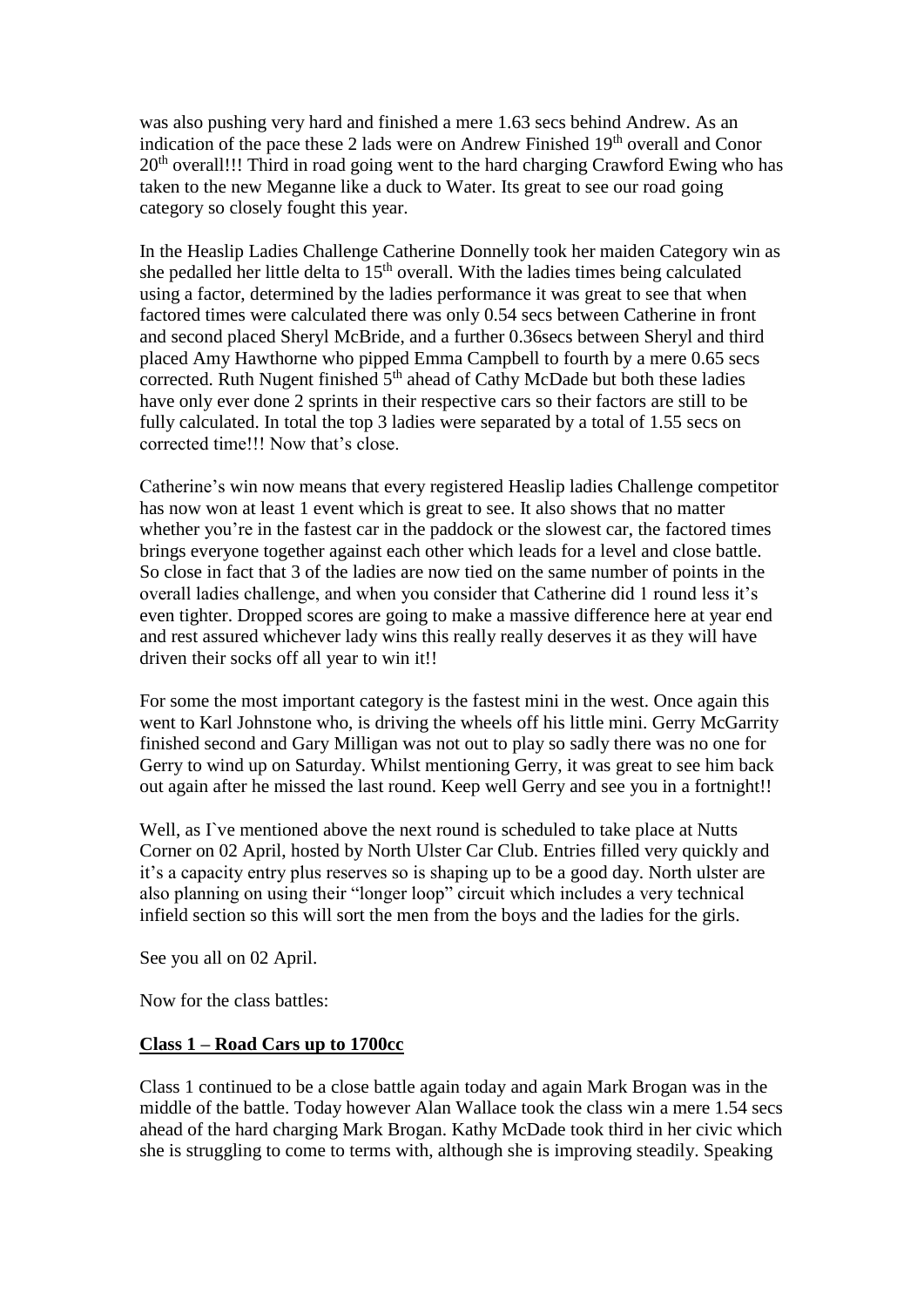to Cathy she is still learning the need to carry speed in the bends as the Honda doesn't have as much straight line grunt as her previous Leon had.

## **Class 2a – Road cars over 1700cc**

As I mentioned above Andrew Robb returned to the championship again and also returned to the top of the class with a steady run to  $19<sup>th</sup>$  overall and a class and category win. Conor Hamill however didn't make it easy for him and pushed him hard all Day. Conor seems to be more comfortable in this BMW M3 which is a lot lighter and more manageable than the BMW M3 V8 he campaigned last year. I also note that Conor did his fastest run on his third run which is just after I spoke with him in the pit lane obviously me angering him in the way I did helped him on the timesheets?? Only joking Conor. Third went to Crawford Ewing in his Renault Meganne which is new to him this season. The Megane is heavier than his Clio and a lot different to drive but Crawford doesn't seem phased by it. As we worked our way down the class results it's clear that things are close in class 2a. Third to  $11<sup>th</sup>$  in class were all separated by only 13 secs and no one was any more than 2 secs faster than the person behind them. This is great to see and great to watch as it shows that there's plenty of competition up and down the class.

# **Class 2b – Road cars Mazda MX5**

Paul Magill returned to his winning ways today in the Mazda MX5 class taking the class win by a mere 0.87 secs from George McMillan and Kevin McNamee a mere 0.17 secs behind George. The Mazda class is another close which sadly doesn't get as many entries as it should which is surprising when you consider the number of Mazda MX5`s in the country.

## **Class 3 – Road cars specialist Production cars 4wd**

Alfred Robb picked up where he left off from Nutts corner is his stunning Yaris to take another class win. This time however he had someone to play with, in fact 2 of them as team Grady made their season debut in their Subaru Imprezza. After a lot of inter family banter, abuse and craic Paul took the family battle win over Tony with only 1.46 secs between them at the end. Had Tony only eaten the 1 fry for breakfast, and had the beans, it may have been a different outcome!! (That's me in line for a slap)

#### **Class 5 – Road cars specialist Production cars**

Up until a couple of days before the event class 5 was going to be a Richard Munnis only affair until Ashley Lamont secured an entry. Sadly Ashley`s day didn't go to plan and he didn't set a timed run. Richard however did and finished up 18th overall and first in class. Last year class 5 was massive but for whatever reason it has dropped off again. Andy Hawthorne will return for the next event at Nutts corner to keep Richard honest and these 2 fellas will have a clinker of a battle between themselves as the season continues!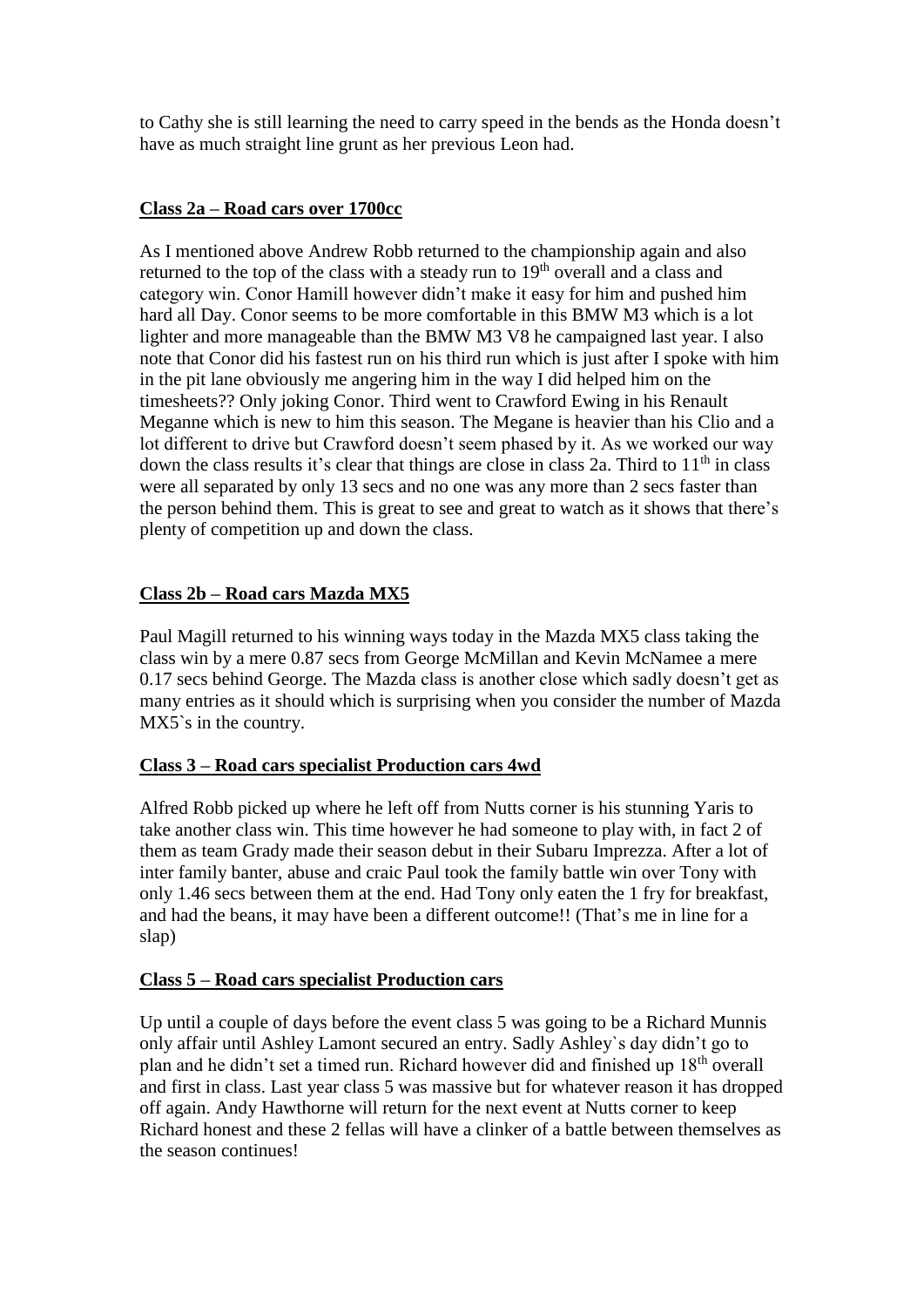#### **Class 6a Modified Cars – Series Production cars 8v**

Class 6a was low on entries today with some of the regular drivers not being out for various reasons, however those who were out were on form. Special congratulations has to go to Karl Johnstone who celebrated a milestone birthday with a clinker of a result. Karl finished up 31<sup>st</sup> overall and won the class. I won't mention his age but his car needs to be in second gear to achieve that speed and it would be equal to the speed limit if towing a trailer on a single carriageway (no he's not 90). Karl has now reached the age where he needs to start slowing down a bit. Anyway, now that I've slagged poor Karl off Chris Nicholl continued his run of great form to finish second a mere 4.01 secs behind Karl. Chris has really got to terms with his wee mini and with the kind of times he's been posting this year, he will be smack bang in the middle of the class 6a battles all year. Third went to James Schofield on his little 205 gti. This is one of the smartest 205`s I've seen in a long time and James is getting to grips with it after upgrading to it from his class 1 Honda civic. James is another who will slot right into the middle of any class 6a battle.

## **Class 6b Modified Cars – Series Production cars 16v**

Class 6b was all about the Colbert's today as both Stephen and Ken topped the class. Stephen only completed 1 timed run then had to leave to go to Nutts Corner but that 1 run was more than sufficient to take the class honours by 4.5 seconds from his father Ken in the family Sunbeam. Stephens winning run of 112.56 also clinched him the modified category and  $16<sup>th</sup>$  overall which is impressive going. Third went to impressive newcomer Gareth Blaine in his ford focus ST who is finally getting to grips with this car which was much better suited to the large open straights of Kirkistown than the tight twisty confines of Nutts corner. Gareth pipped Martin by a mere 1.19 secs as Dessie gets faster and faster in his Honda Civic. Andrew Kernohan, James light body and Ruth Nugent rounded out the class in that order

## **Class 7 Modified Specialist Production Cars 2WD.**

Business resumed for David Hawthorne as he returned to the top of the class 7 time sheets, but it wasn't made easy for him. Scott McMullan and Steven Hawthorne both pushed him hard but David took the class win by 2.63 secs in the end. However this does not tell the full tale. Scott set the leading time in run 1with a clinker of a 109.72. Stephen went second with a 110.25 sec run and then, whilst trying to catch them David got bored and decided to do a bit of auto testing and did a 360 around an invisible cone on his way to the finish line!! The 3 boys fought hard all afternoon and Scott set off on his last run with 1 thing on his mind and he was well on his way to achieving his second class win in a row until he went off at the chicane and tried his hand at silage contracting. So if anyone owns a lawnmower business, Scott's the boy to promote it for you. In the end David won the class from Steven Hawthorne with Scott McMullan third. Graham Boyce kept them all honest to finish fourth a mere 1.58 secs behind Scott. Trevor Roberts debuted his new car but sadly a mechanical issue side-lined him during practice so we didn't get to see how Trevor could mix it with the class 7 boys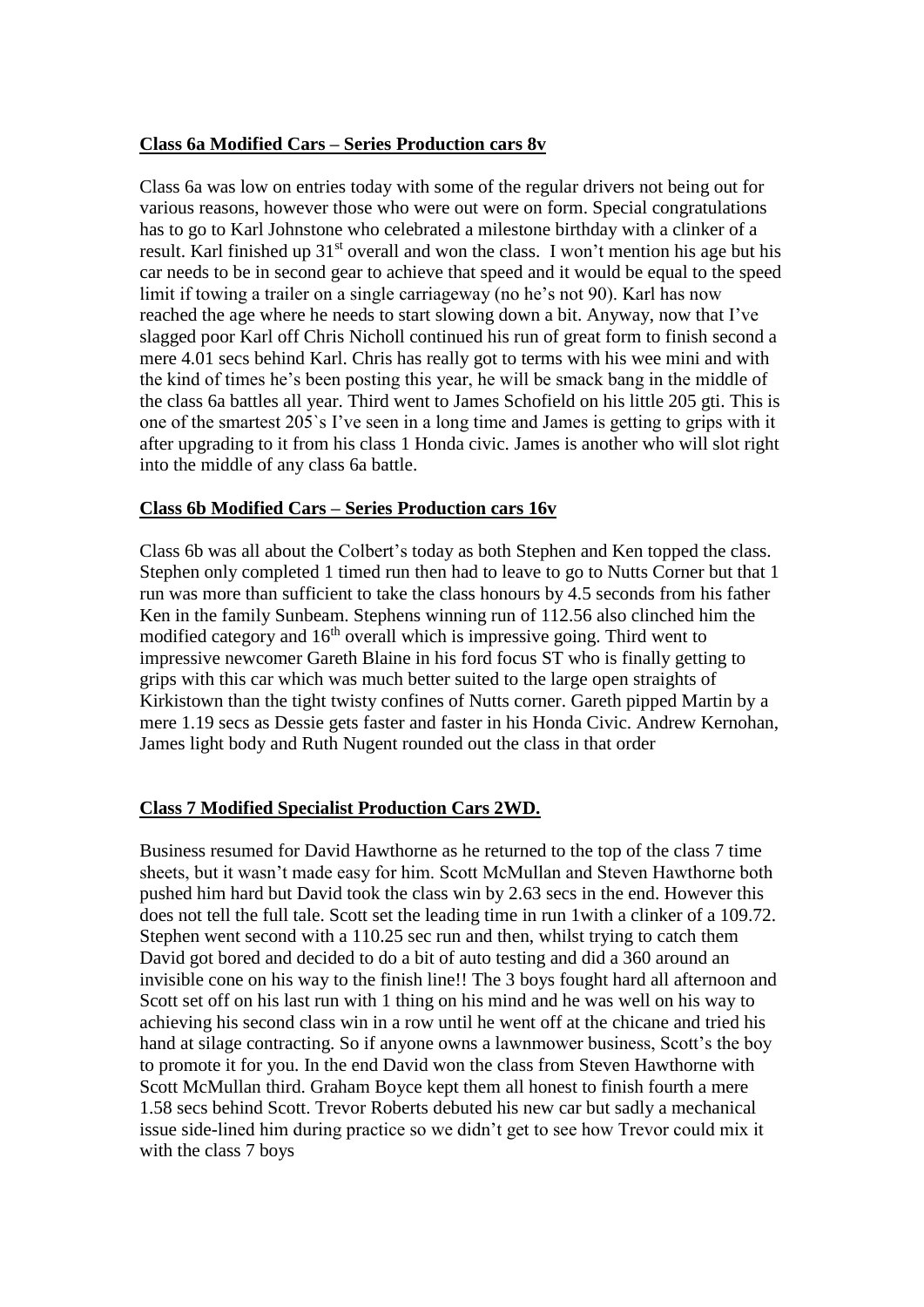## **Class 8 Sports Libre cars Special Saloons**

At last on Saturday we had more than 2 RSR Escorts out at the same time. We had Rory, Stephens, Richie O`Mahoney and Jim Hutchinson all out in their cars. There's at least 2 more of these in the country and I reckon that if we could get Gerard out to play in his and Pat Roche out in his at the same time as these 3 then we would have an almighty battle. Anyway we didn't have then all out but we still had a good battle. Jim Hutchinson took the class with a 105.25 which saw him finish  $7<sup>th</sup>$  overall, first car with a roof and only 0.12secs behind the Specialist category winner. Rory Stephens snaked his way to second in class and  $12<sup>th</sup>$  overall in his RSR finishing 5.01 secs behind Jim and ahead of third placed Richie O`Mahoney Snr in his RSR. All in these three lads had a ball of craic on Saturday and if there was an award for the best presented cars in a class their class would win it. Obviously, and for the record this is based on the cars and in no way reflects the drivers lol

## **Class 9a Sports Libre cars Saloons and GT`s**

On Saturday morning Daniel Campbell would have been the bookies favourite to take class 9a again and continue his dominant run however things never go to plan and a rare mechanical issue meant that Daniel only did 1 slow timed run. Whilst this was unfortunate for him it gave others a chance to shine and Damien Corey jumped at the opportunity in his little mini. Damien took a class win 4.3 secs ahead of Emma Campbell, who was 0.51 secs ahead of Jason Fraser in his metro. Daniel rounded the pack out and still managed to bag some much needed championship points into the bargain. Looking at the times there was never any more than 0.6 secs between Emma and Jason all day as Jason learns the car at every event. I predict a close battle between these 3 drivers as the season progresses. Hopefully Daniel gets his issues sorted before the next event in Nutts Corner in 2 weeks.

#### **Class 9b Sports libre Closed wheel sports racing cars.**

Once again poor Sheryl was left alone in class 9b as no one came out to play. However this doesn't bother Sheryl as she progressively went faster all day dropping down to a 124.82 sec run in the end. After Nutts corner, it's good to see Sheryl's confidence increasing again as she piloted her little global to  $37<sup>th</sup>$  overall and second in the Heaslip Ladies Challenge

## **Class 10 Sports libre Cars – small capacity Rally cars**

Class 10 saw something of a rarity today when Dermot O`Hagan managed to beat Alan Roddy's long time unbeaten run. Dermot and Alan pushed hard all day but Dermot's first run of the day proved unbeatable for Alan. So far both these drivers have raised their game, and dropped their times as a result of the close competition between them. This can only be good for us. Third went to Andrew Strain who has completely transformed his 205 since his slight off at Nutts Corner 2 weeks previously. The car now looks stunning in white and Andrew was going well to beat fourth placed Brian little who spent all day laughing in his Escort G3. Brian, for this event transformed his car from Forestry spec to tarmac spec and put some new tyres on and had a ball. It's great to see someone coming to the sport and having so much fun. He tells me that John Donnelly persuaded him to start sprinting!! Alan Griffith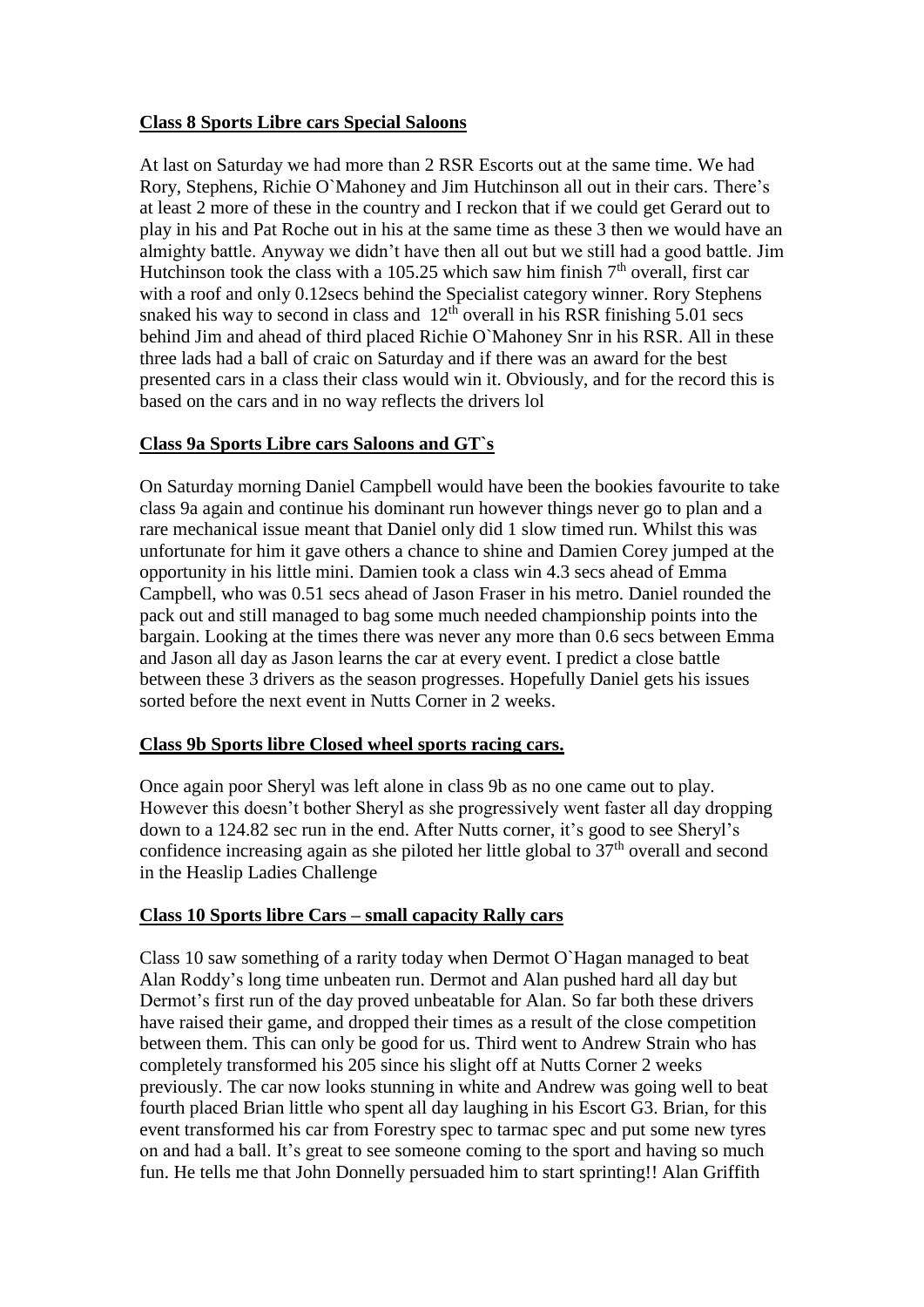was also out in class 10 in his escort but was sadly side-lined after a mechanical issue. It's great to see class 10 having a bit of a resurgence as rally cars now come to play in the rally classes and hopefully we can attract a few more.

# **Class 11 Sports libre Cars – large capacity Rally cars**

Unusually we had a rather large entry in class 11 today as well with 5 cars starting. Norman Armstrong made a welcome return to the sport in his escort Mk2 and Richie O`Mahoney Jnr brought his Escort Mk2 out as well, to bolster the entry of Derek Robinson in his new Talbot Sunbeam, Albert McClenaghan in his Sierra and Kevin McLaughlin in his nova. Norman and Richie pushed hard all day and Richie ended up runner up to hard charging Norman by a mere 0.05 secs at the end. Richie had been having fun all day and sliding about and perhaps this is where he lost that 0.05 secs? Third in class went to Derek Robinson who is still learning his Sunbeam and getting faster each time out, Abert McClenahan finished fourth and sadly Kevin didn't make the timed runs due to another mechanical issue. I hear round the paddock that the class 11 numbers should be swelling again soon as Both Stewart Strain and Jaye Nevin are nearing the completion of the winter fettles and both hope to be out again soon. If class numbers keep up, as they are at present class 11, like class 10 will continue to grow as rally cars hopefully will continue to populate the rally car classes making the action even tighter and the fun even better!!

# **Class 12 4WD sports Libre Cars**

Again class 12 has taken a bit of a drop off in numbers after a very busy class in 2021. None the less Olive Cormican continues to be the constant in class 12 as he took another class win today. However Oliver had a mare of a day as his alternator packed in and he only managed 1 slow run to bag points. Fair play Oliver. Unfortunately Oliver has had poor luck lately and hopefully his run of bad luck will end soon.

## **Class 13 Formula Racing cars**

Mike Todd once again came to play and threw everything on its head. Mike took an emphatic class win over the hard charging Henry Campbell by a mere 2.09 secs. Third went to Nicholas Todd, who I see heeded the polite warning that it was considered cheeky to borrow someone's car and then beat them in it. However I suspect it's only a matter of time before we see Nicholas at the top of the class times. Fourth but no means least went to the hard charging Stephen Wishart who was there with his SERC Motorsport students who run the swift for him.

## **Class 14 small Capacity Racing Cars**

Class 14 has really turned the wick up for 2022 and George Stevenson has really pushed this forward. George took his second class win on Saturday with a 106.44 sec run which put him eight overall. Thomas Corey secured a superb second a mere 1.44 secs ahead of third placed Catherine Donnelly. Sadly neither Brian Fitzmaurice nor John McNamarra managed to complete a timed run but hopefully both will be back out again soon. I do know that when Brian and George go head to head class 14 will be very close ads both drivers are brilliant pilots and both will push each other on. Il not even attempt to predict a winner here.